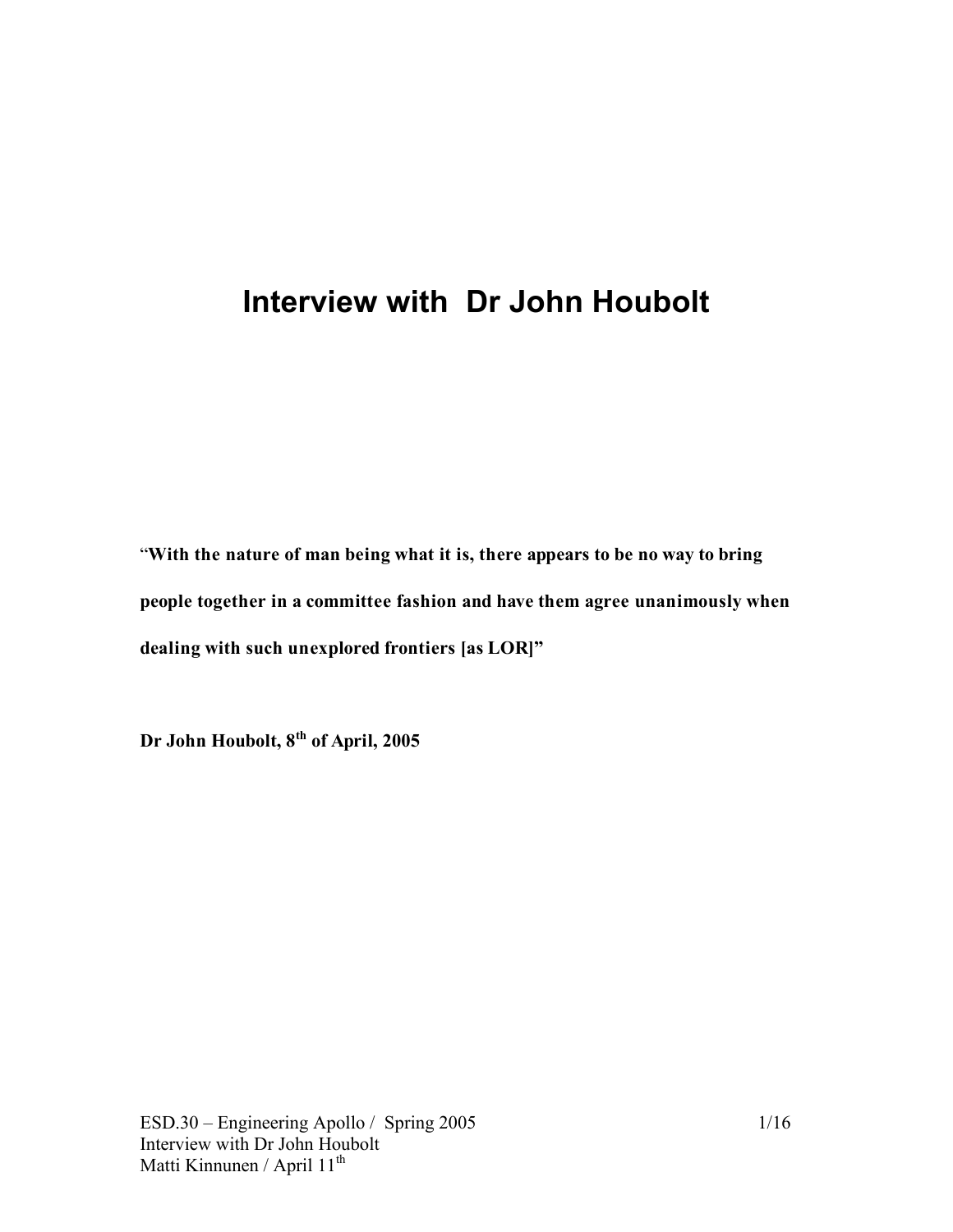| <b>INTRODUCTION</b>                   | 3  |
|---------------------------------------|----|
| <b>BIOGRAPHY OF JOHN HOUBOLT</b>      | 4  |
| <b>THE MISSION MODES</b>              | 5  |
| THE LOR-DECISION AND ITS CONSEQUENCES | 7  |
| THE SIZE OF THE CREW                  | 11 |
| <b>CONCLUSIONS</b>                    | 14 |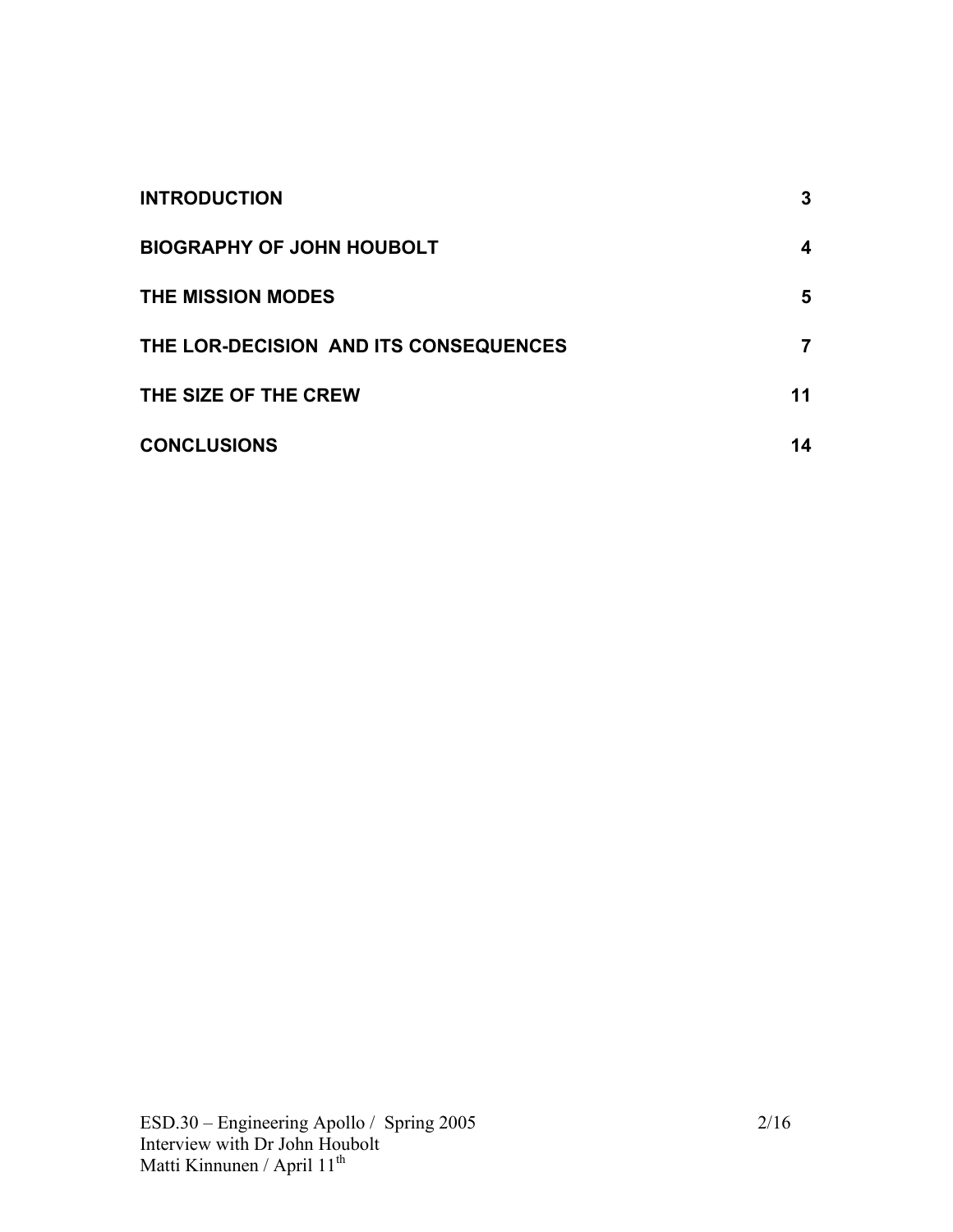# **Introduction**

President Kennedy's speech on 25 May, 1961, was the official start of the Apolloprogram. The programs mission was to "before this decade is out, of landing a man on the moon and returning him safely to the earth."<sup>1</sup> Any project of this magnitude requires many decisions, and officially starting such a project requires confidence that the responsible organization, NASA in this case, is able to make the decisions and reach necessary technical and management capabilities for fulfilling the mission. In Apolloprogram the single most important decision<sup>2</sup> was the selection of the mission mode, or the way of going to the Moon. There were three alternatives: direct flight, earth-orbitrendezvous (EOR), and lunar-orbit-rendezvous (LOR). We will later discuss the modes in more detail (see chapter "The mission modes"). At this point all we need to know is that it took NASA several years to reach consensus and make the decision.

One man, doctor John Houbolt, is widely credited for playing central role in this decisions process. Some contemporary persons<sup>3</sup> even state, that without John Houbolt NASA would not have made the mission mode decision in time, and that Apollo-program could not have reached its goal in 1960's.

<sup>&</sup>lt;sup>1</sup> See e.g. http://www.presentationhelper.co.uk/kennedy\_man\_on\_the\_moon\_speech.htm <sup>2</sup> Confirmed by Robert Seamans in interview on Friday,  $1<sup>st</sup>$  of April 2005. Interview by Bill Simmons, with help of Matti Kinnunen.

 $3$  by Robert Seamans in interview on Friday,  $1<sup>st</sup>$  of April 2005.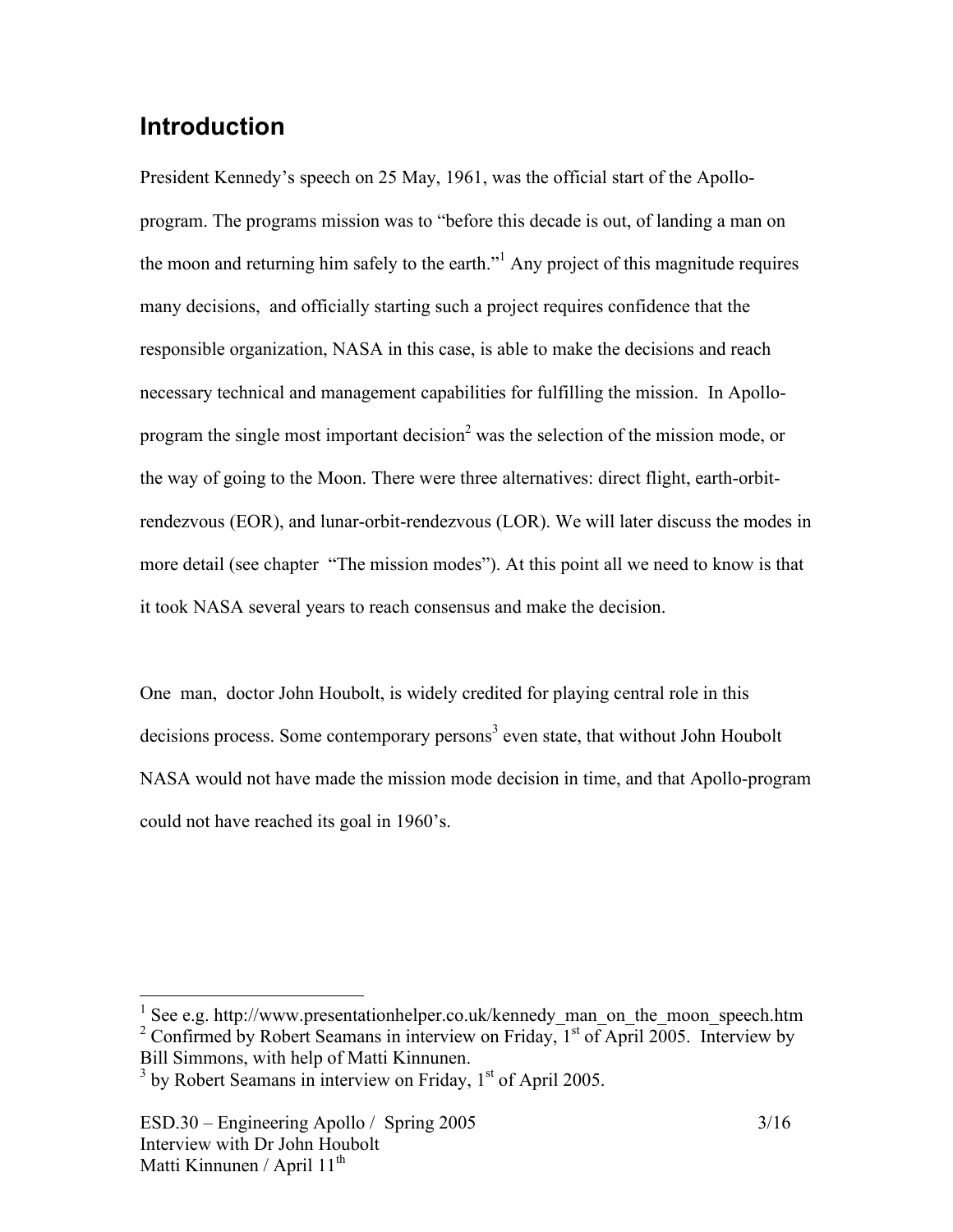This essay is based on an interview<sup>4</sup> with John Houbolt. Since we also interview Robert Seamans, NASA's associate administrator at the time, on the same topics, we reflect also Seamans' recollections together with those of Houbolt.

The structure of this essay is as follows. First, we present the biography of John Houbolt, Houbolt's career in NACA and NASA, and his organizational position at the time of making the mission mode decisions. Second, we shortly explain the different mission modes, and the sequence of events which lead to choosing LOR and Houbolt's role in this sequence. Fourth, we take a quick look at another important decision: the size of the crew of Apollo. This simpler, and earlier decision provides a good comparison for the making the mission decision. Finally, we discuss briefly the future of space exploration and conclude the essay.

# **Biography of John Houbolt**

John Houbolt was born in Altoona, Iowa, on April  $10^{th}$ , 1919<sup>5</sup>. He received his B.S and M.S in civil engineering from the University of Illinois (1940 and 1942, respectively), and his Ph.D. in Technical Sciences from ETH, Switzerland, in 1957. Houbolt joined the Langley Research Center of NACA in 1942, and worked there until 1963. At the same time, Houbolt held teaching positions in University of Virginia and Virginia Technical Institute. Houbolt left NASA in1963 and worked as senior vice president and senior consultant at Aeronautical Research Associates of Princeton until 1975. Houbolt returned

 $^{4}$  By email, on 3<sup>rd</sup> -9<sup>th</sup> of April, 2005, by Matti Kinnunen (with help of Bill Simmons)

 $<sup>5</sup>$  This chapter is based on "An Inventory of the John C. Houbolt Papers at the University</sup> of Illinois Archives", at http://web.library.uiuc.edu/ahx/ead/ua/2620117/2620117b.html .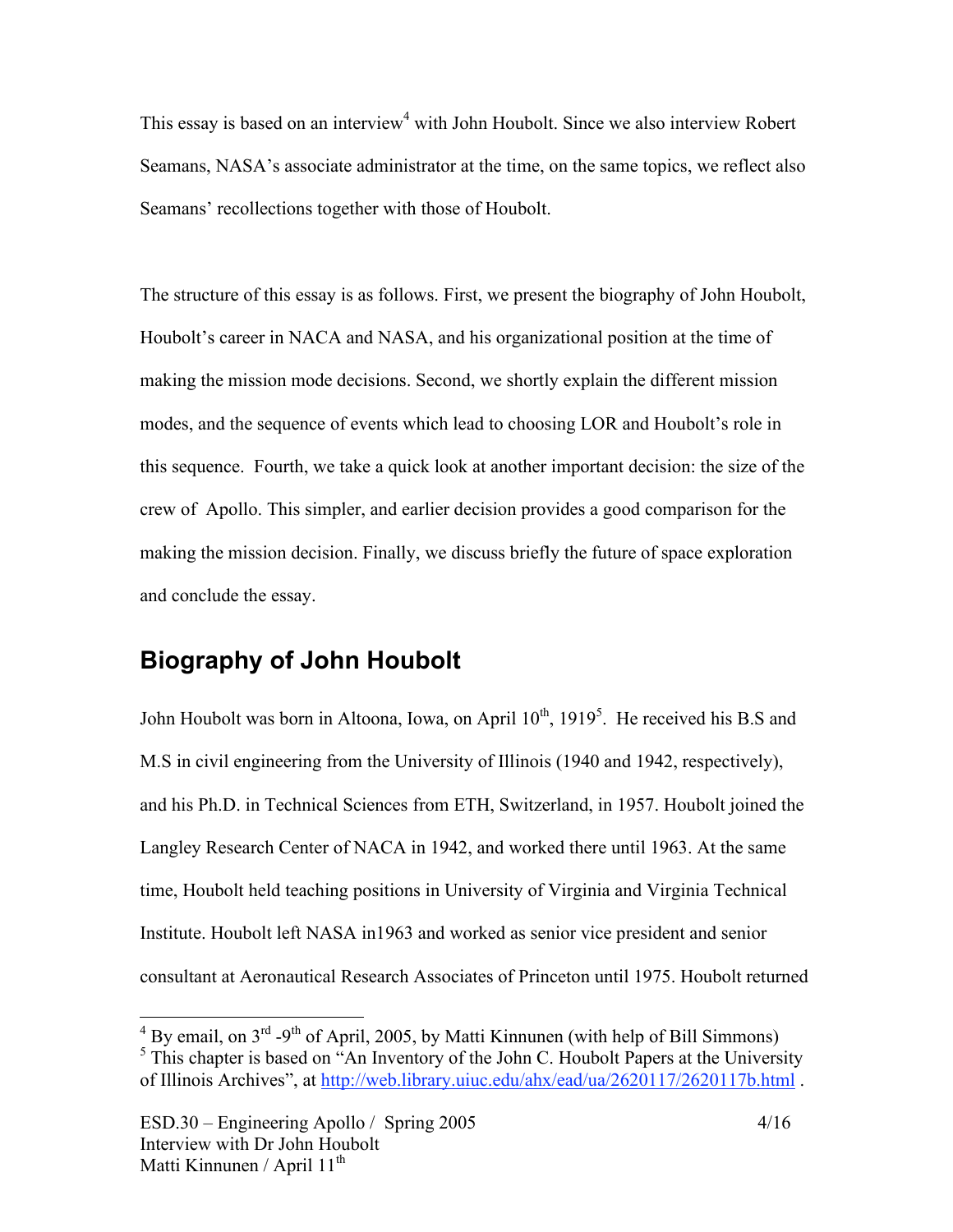to NASA in 1975 and worked for NASA until he retired in 1985. Houbolt lives in Scarborough, Maine together with his wife Mary.

Houbolt started his career in NACA as a researcher in the structures research division in 1942 doing research in stability and dynamics of aircraft structures. From 1949 to 1961 he was the associate chief of the dynamic loads division researching aeroelasticy, and from 1961 to 1963 he was the chief of theoretical mechanics division. It was in these two later roles that Houbolt played important role in choosing the mission mode.

## **The mission modes**

In this chapter, we briefly introduce<sup>6</sup> the three competing mission modes: the direct-flight mode, the earth-orbit-rendezvous mode, and the lunar-orbit-rendezvous mode<sup>7</sup>.

In the direct-flight mode, a single large launch vehicle places a spacecraft to a earth-tomoon trajectory. The spacecraft would then land on the Moon, and after the Moonmission was done, would take off from the Moon for the journey to Earth. Back at Earth, a small command module would land through the atmosphere. The main disadvantage of this mode was the large launch vehicle needed. Even though there were plans for building such a vehicle, called Nova, getting Nova ready in time was not likely.

 $\overline{a}$ 

 $<sup>7</sup>$  Based on "Why Lunar-orbit Rendezvous" by Brainerd Holmes, Astronautics,</sup> November 1962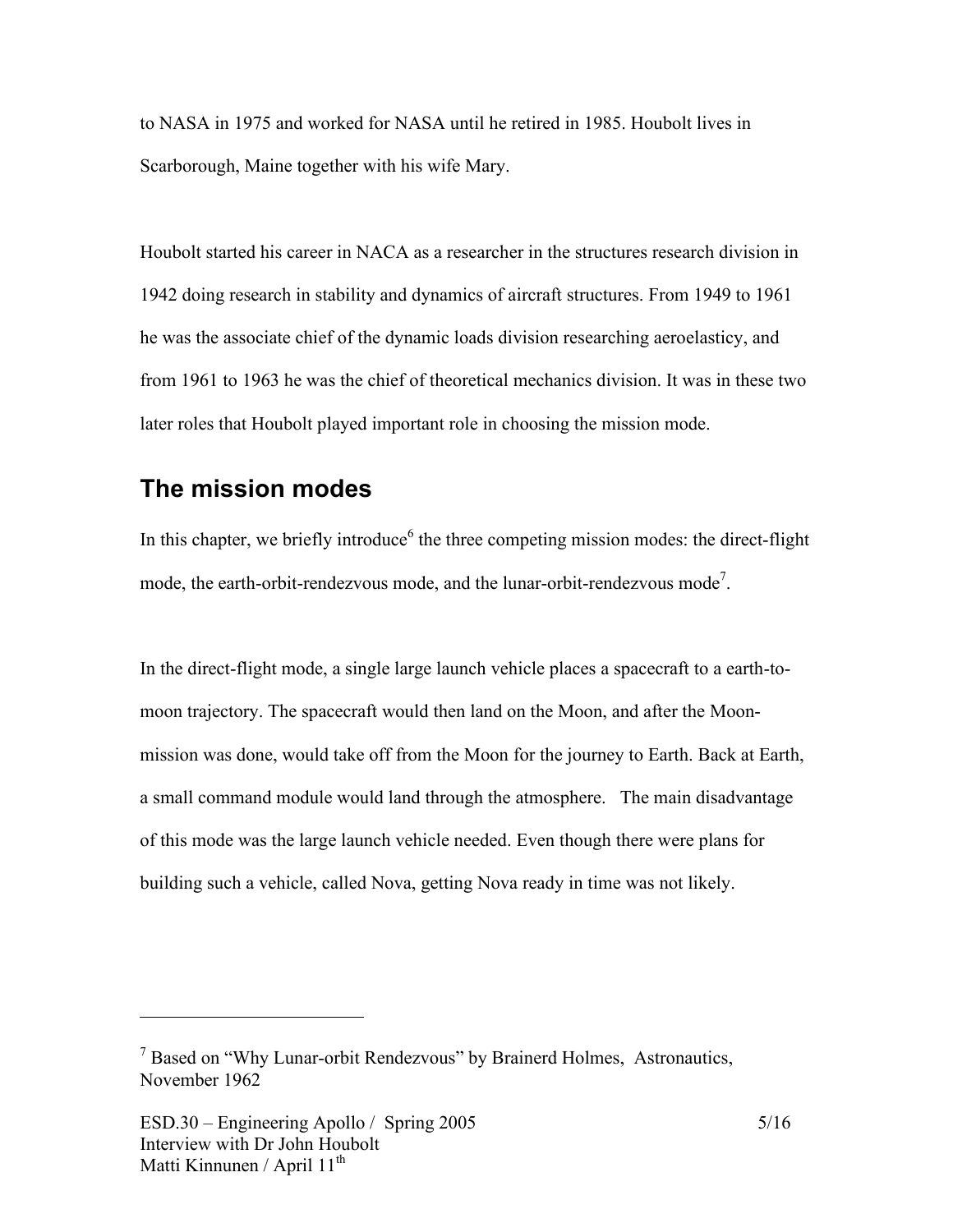The earth-orbit-rendezvous mode would eliminate the need for building Nova by launching several smaller vehicles from the Earth. These vehicles would then meet each other in earth-orbit and make up a single spacecraft, which would launch to the Moon, and land more or less as in the direct-flight mode. The main disadvantage of this mode was the fact that it required launching a space-craft and a fuelling vehicle separately, and then fuelling the spacecraft in the earth orbit. This was considered feasible, but hard. The advantage was the possibility to return to the Earth if something went wrong.

The lunar-orbit-rendezvous would eliminate the need for launching several vehicles form the Earth. In this mode, the spacecraft would fly from the Earth to the lunar orbit. A part of the spacecraft, the command module, would remain in the orbit. The other part of the spacecraft, the lunar lander, which would consist of descent and ascent stages would land on the Moon. After completing its mission on the Moon, only the ascent stage would take off from the Moon and rendezvous with the command module. The command module would then return to Earth. The advantages of LOR would be the smaller required total energy budget, since only part of the spacecraft would land on and take off from the moon, and the need for only one launch vehicle. The main disadvantage would be the rendezvous in the moon-orbit: if it would not succeed, the astronauts in the lunar module could not return to Earth.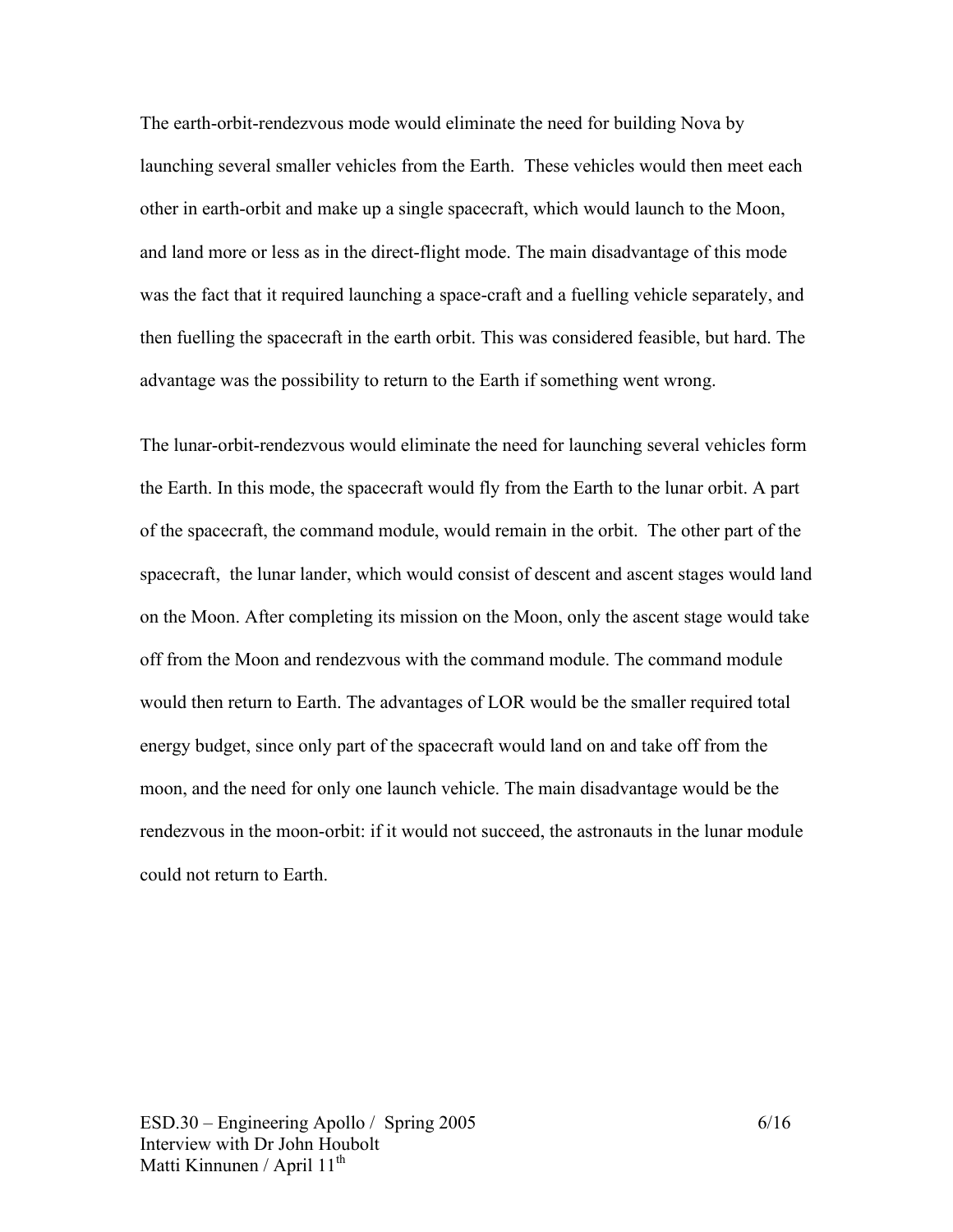The study of different mission modes had started well before Kennedy's speech. The group of von Braun had started to study EOR already in 1958. Von Braun and his group at Marshall, and they continued to support EOR until the decisive meeting on June  $1962^8$ .

At the same time, researchers in Langley, including John Houbolt, were also studying mission modes. They became convinced, that LOR would be the best mode. Houbolt himself says that he became convinced about LOR's preference in 1959 $^9$ .

### **The LOR-decision and its consequences**

NASA finally decided to choose LOR in an all-day meeting on  $7<sup>th</sup>$  of June, 1962. When asked for the most important early decisions in the Apollo-program, Houbolt replied $10$ :

*"The most important was the decision to use LOR. Without that decision, I firmly believe we still would not be on the moon. "*

Seamans<sup>11</sup> also ranked this decision as the most important decision in the Apollo-

program. The final decisive factor in making this decision was von Braun's unanticipated

"reversal of opinion"<sup>12</sup>, which was, according to Houbolt<sup>13</sup>:

*"A pivotal decision was when von Braun changed his mind and adopted LOR"*

<sup>13</sup> Ibid, interview

<sup>&</sup>lt;sup>8</sup> See e.g. http://www.hq.nasa.gov/office/pao/History/SP-4205/ch3-2.html, page 2<br><sup>9</sup> In interview, on 3<sup>rd</sup> -9<sup>th</sup> of April, 2005, by Matti Kinnunen (with help of Bill Simmons) <sup>10</sup> Ibid, interview

 $11$  Ibid, interview

<sup>&</sup>lt;sup>12</sup> von Braun himself claimed that he had not reversed his opinion, since before the meeting he had not had a strict opinion on the mission more. This discussion is beyond the scope of this essay.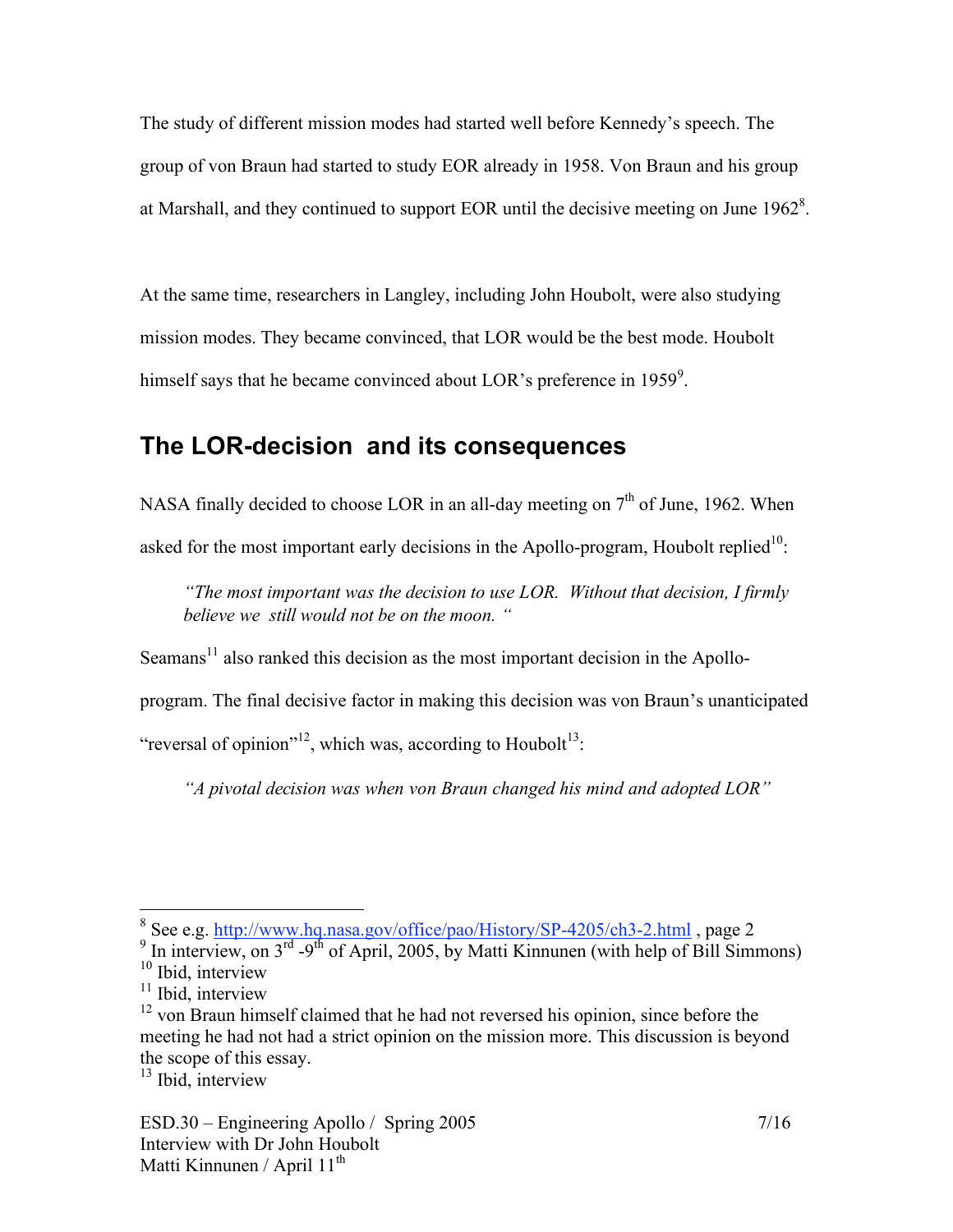Making the mission mode decision took NASA more than 3 years. The first committee to discuss the issue was Jastrow's committee<sup> $14$ </sup>, which was established in February, 1959. There were in total, at least 12 committees, which were working, among other issues, on the mission mode.

Houbolt was a member of, or give advice to, many of these committees. Since the committees did not consider, in Houbolt's opinion, LOR seriously enough, Houbolt wrote his two famous letters to Seamans<sup>15</sup>. Houbolt considers his own decisions to send the letters as one of the important early decisions in the Apollo-program:

*"My decision to write to Seamans was an important early decision, and his decision to pass my letter along to Management was significant, also."16*

In his first letter, on  $19<sup>th</sup>$  of May, 1961, Houbolt states, that the state of the booster program is "deplorable" and that NASA should therefore pay more attention to rendezvous studies. He also gives some arguments for the claim that even if a big booster, for example a Nova, would be available, the probability of mission success using it would be rather low. This argumentation is in line with the answer by Houbolt, when asked whether the existence of Nova would have changed his opinion about mission mode: "*Absulutely not".* 

<sup>&</sup>lt;sup>14</sup> see http://history.nasa.gov/SP-4308/ch8.htm

<sup>&</sup>lt;sup>15</sup> The letter are available at

http://www.hq.nasa.gov/office/pao/History/monograph4/foreword.htm by choosing "Key documents"<br><sup>16</sup> Ibid, interview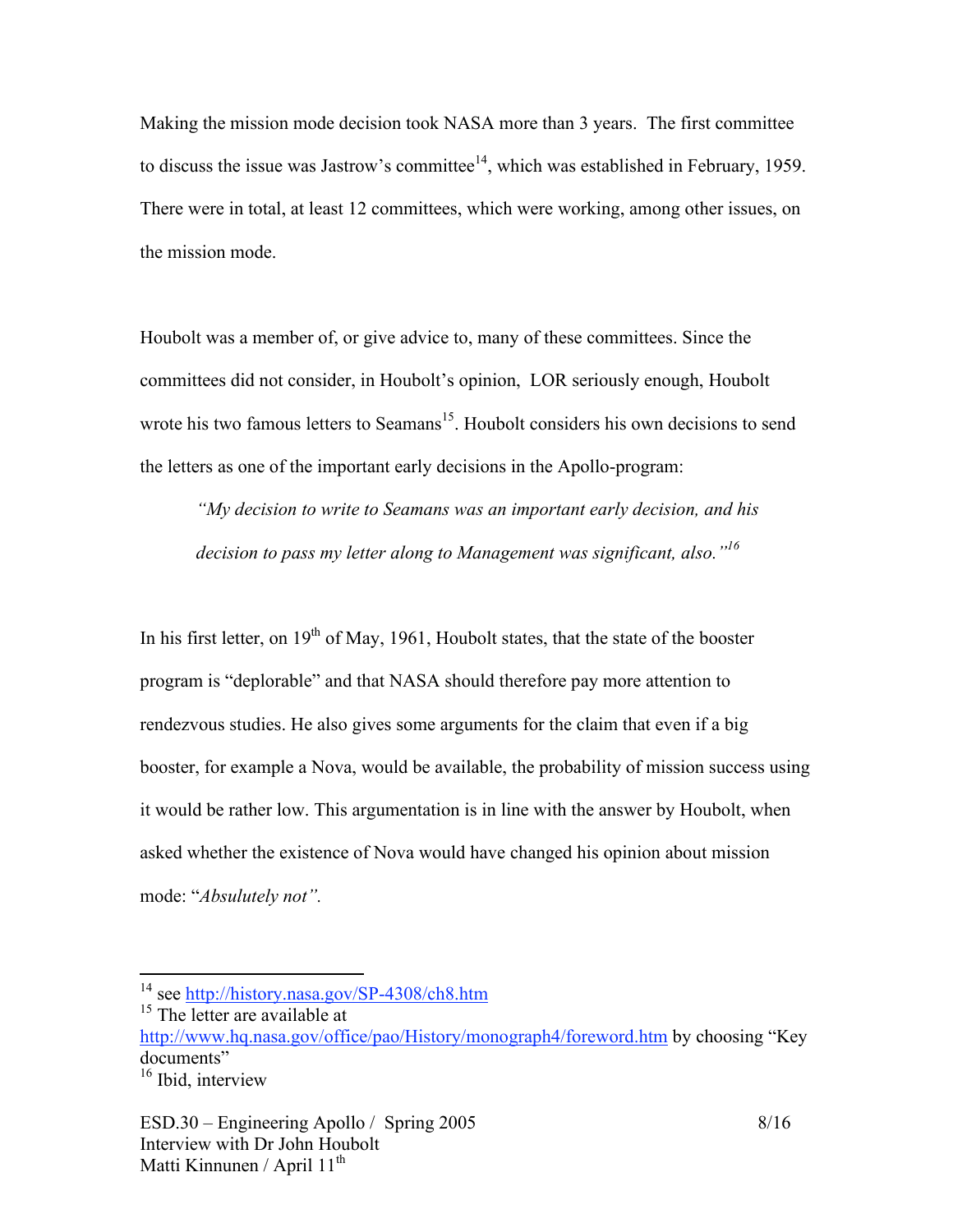In his second letter, on  $15<sup>th</sup>$  of November, 1961, Houbolt again requests NASA to pay more attention to LOR when studying the mission modes. He gives various reasons, why LOR is much better, safer, and faster way to get to the moon that building a large booster. Given the fact that von Braun's group seems to have been concentrating in studying and advocating EOR at the moment<sup>17</sup>, Houbolt's preoccupancy of arguing against NOVA seems a bit strange.

Houbolt's preoccupancy and letters seem even more strange, if Seaman really got convinced of LOR during his and Houbolt's first meeting in September, 1960. In our interview, Seamans told that he went to Langley during his first week in NASA. He met Houbolt and two other local engineers, who briefed him about LOR. Seamans claims that while he became convinced<sup>18</sup>, the organization was not convinced, and that the task was to convince the organization. It seems, that one of Houbolt's main roles in the mission mode decision has been keeping LOR in the discussion and defending it, which Seamans, as the assistant administrator, could not do.

Houbolt himself was not aware of that Seamans was convinced. When we asked him for his understanding of Seamans' opinion in the mission mode decisions, Houbolt answered:

"*When I wrote my first letter to Seamans, I knew I had to get in touch with someone on an individual basis, and I picked Seamans because he had worked on a project*

<sup>&</sup>lt;sup>17</sup> See e.g. http://www.hq.nasa.gov/office/pao/History/SP-4205/ch3-2.html

<sup>18</sup> See e.g. http://www.hq.nasa.gov/office/pao/History/SP-4205/ch3-2.html , page 2, which hints to the same direction, and tells the story of the meeting in Langley.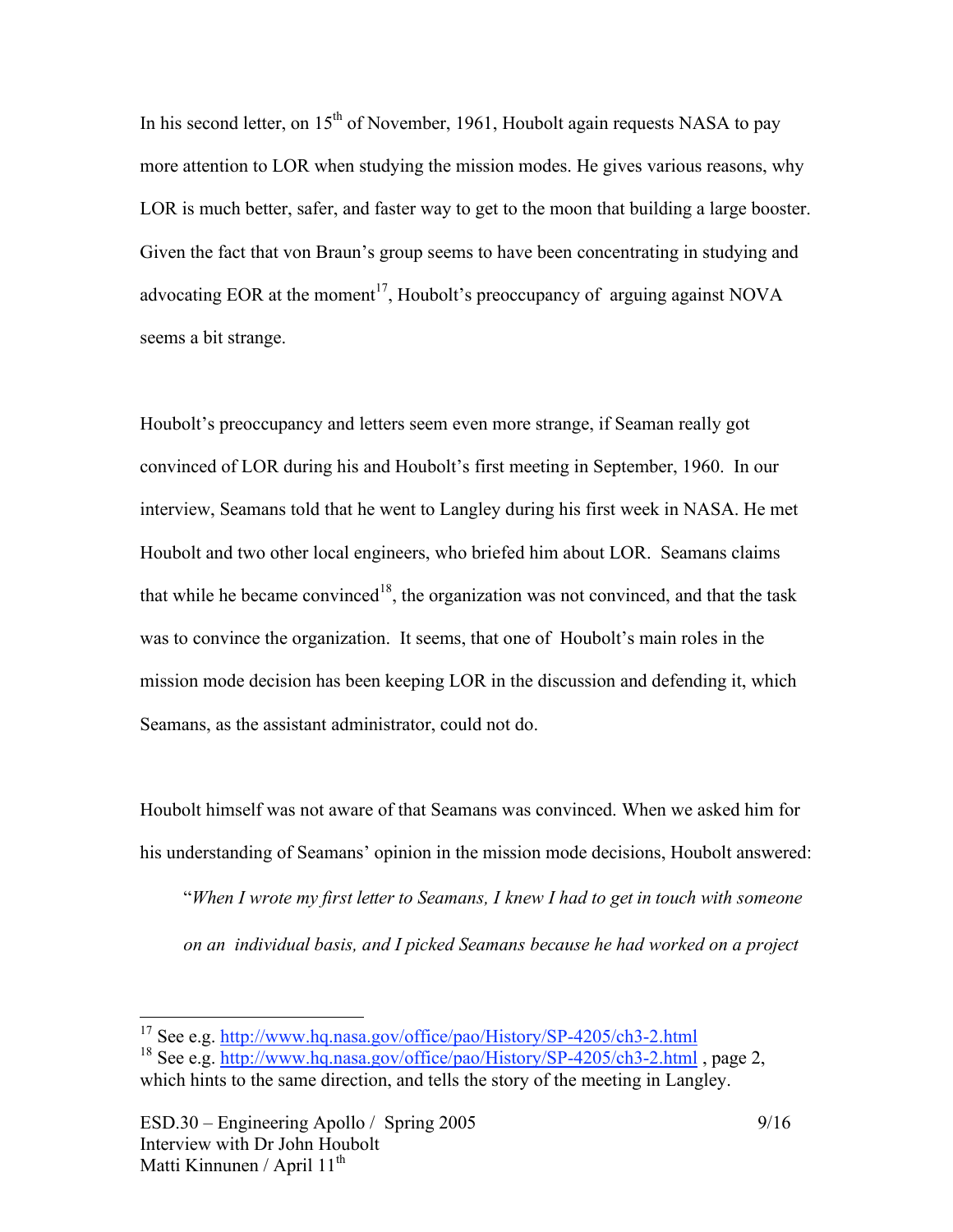*called "Saint"19 which I believed had possibly dealt with rendezvous aspects in general (though not with LOR in particular). Therefore, I felt he might listen to me, might be somewhat sympathetic to the idea, and then force management under him to give LOR due consideration.* "

and continued

*"I didn't know his specific opinion, but after I wrote to him and in answer to my letter, he wrote and assured me around May of 1960, that Management was working on it. "*

So, Houbolt wrote to Seamans, because he thought Seamans would consider a rendezvous a possibility, and because of Seamans' organizational positions. We may also assume, that having met Seamans face-to-face at least twice<sup>20</sup>, Houbolt felt encouraged enough to write to him directly.

According to Seamans, NASA could make the mission mode decision only after the whole agency reached a consensus about it. This happened with von Braun's speech on  $7<sup>th</sup>$  of June 1962, as explained earlier. Another interesting question is when the LORdecision became irreversible. According to Houbolt is became irreversible "*on the date LOR was chosen".* Seamans claims that it was a bit later, namely at the moment of

<sup>19</sup> SAINT, Satellite Interceptor Project, was a project, on which Seamans had worked in RCA. It was later cancelled, but it later RCA got contract on rendezvous and docking in Apollo. See http://www.nasm.si.edu/research/dsh/TRANSCPT/SEAMANS4.HTM . <sup>20</sup> At Langley and in Washington in December 1960. See e.g.

http://www.hq.nasa.gov/office/pao/History/SP-4205/ch3-3.html , page 1.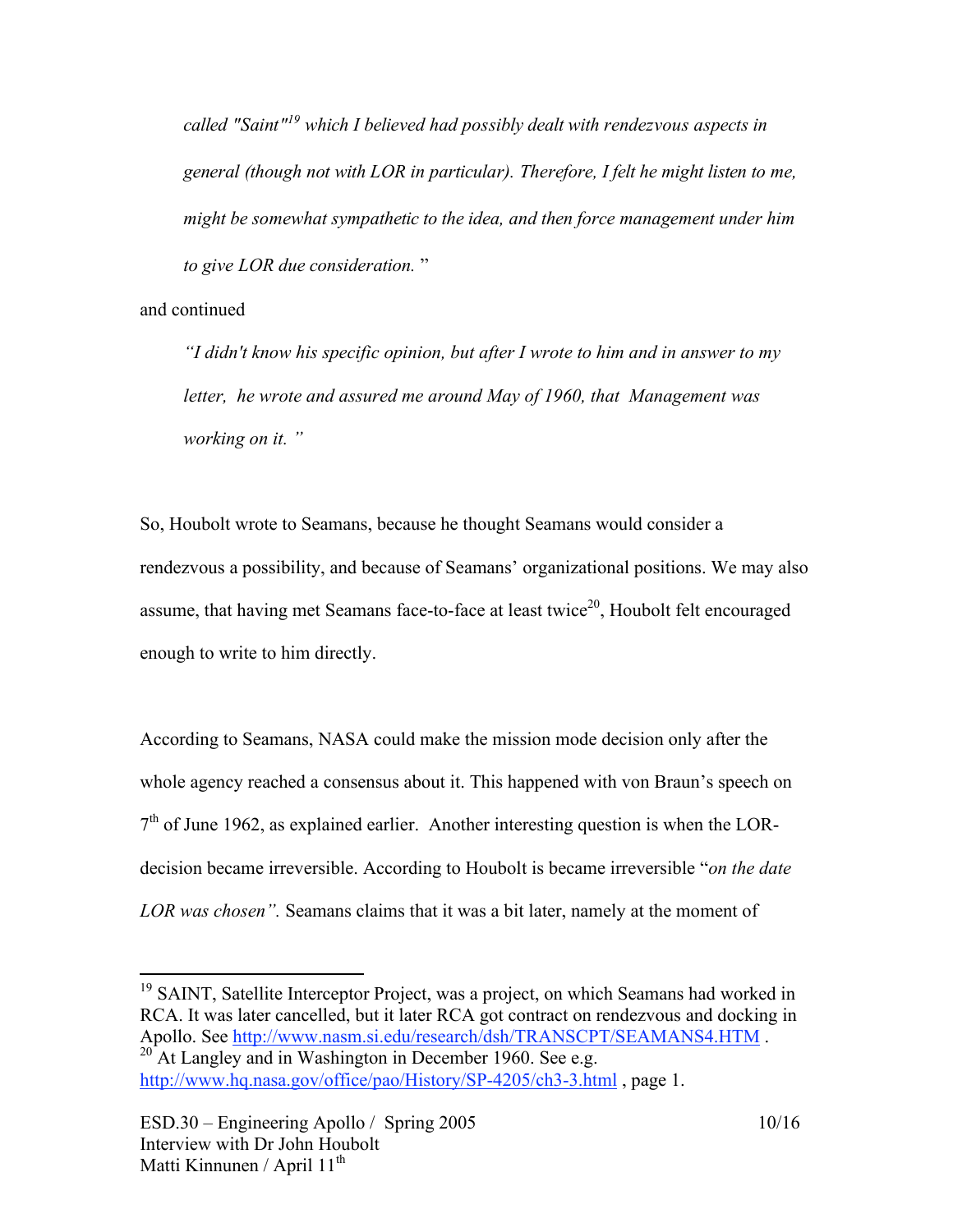accepting the budget for 1963, in which the allocations for Nova were moved to other projects. Another interesting questions is whether NASA maintained any alternative, or backup plans ("Plan Bs") in addition to LOR. Seamans says clearly, that there were no alternative plans. Houbolt is a bit more hesitant and says

*"some consideration was still given to the Direct Flight Mode by the skeptics."*

The space program of USA stalled after the Apollo-program. It has been argued, that choosing LOR, which (according to this argument) prevented building a permanent space station, would have caused stalling. Houbolt does not agree with this argument, saying

*"There was a lot of haggling before and after the LOR decision was made by those who were fighting for the big booster vehicles, but I don't think that Apollo caused the space program to stall. "*

and that

*"I do not believe Apollo caused the decline of NASA. I believe Apollo enhanced NASA."*

Seamans claims that the reasons for the stalling was the difficult budgetary situation at the time. In his opinion, building a space station with the Apollo-equipment would have been easy.

#### **The size of the crew**

The size and weight of the lunar spacecraft depend on the number of astronauts and the length of the mission. It is interesting to take a look at how the decision to have 3 astronaut crew came about.

 $ESD.30 - Engineering Apollo / Spring 2005$  11/16 Interview with Dr John Houbolt Matti Kinnunen / April 11<sup>th</sup>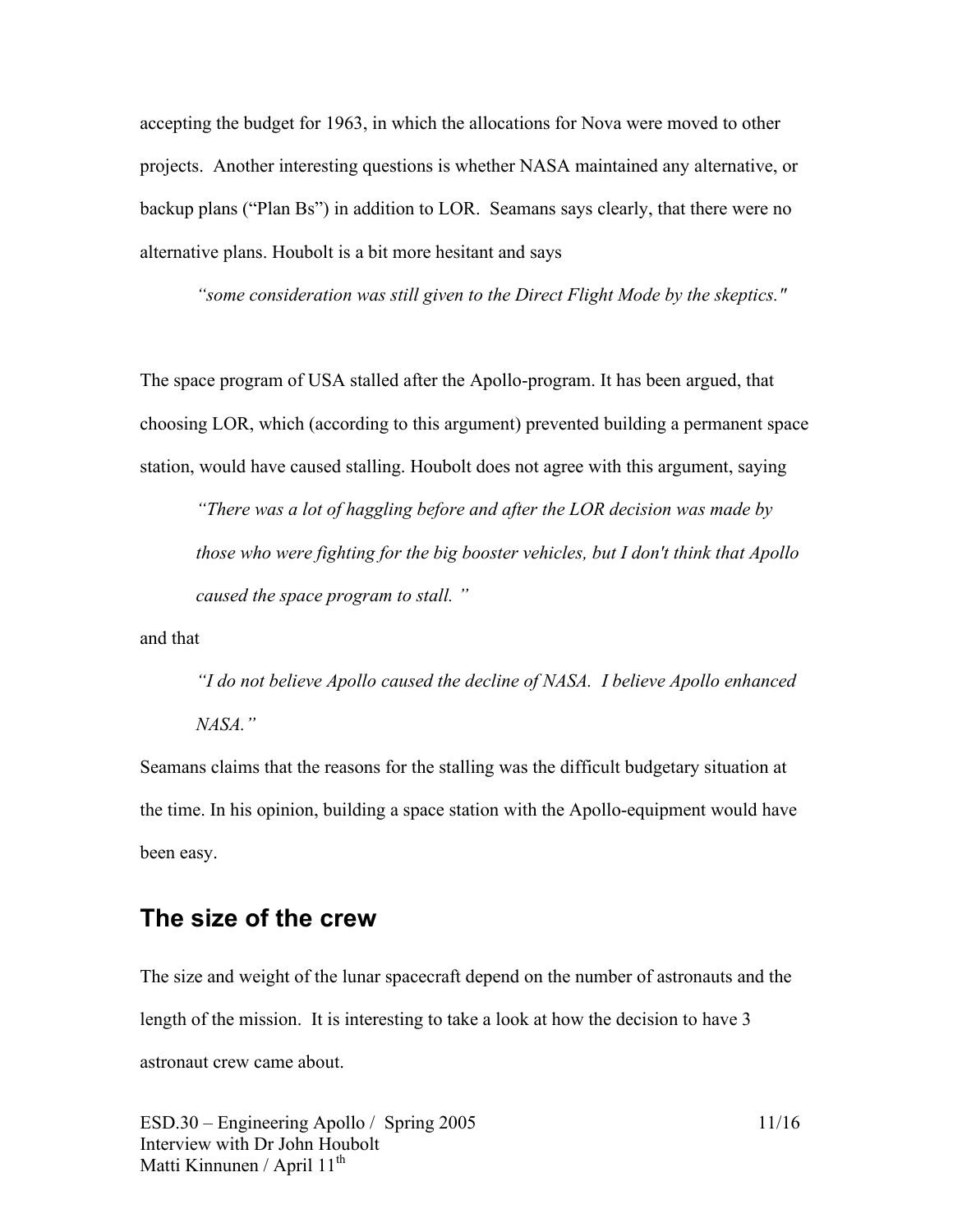According to Cox and Murray<sup>21</sup> "the choise of three-man crew turned out to be perfect". The reasons for this was that 2 men were needed for lunar exploration activities, and one the third man was needed to operate the command module. This explanation is, however, post-hoc, since the size of the crew was chosen before the mission mode. This is evident from Houbolt's letter to Seamans on November 15<sup>th</sup>, 1961. In his letter, Houbolt protests of the ground rules of the Golovin committee 22. He writes *"three ground rules are worth mention: three men, direct landing, and storable return. These are very restrictive requirements. If two men can do the job, and if the use of two men allows the job done, then why not do it this way?"*

So, where did this "ground rule" come from? According to Seamans<sup>23</sup> no real studies were done on this. Seamans thinks that the 3 astronaut crew was necessary for having back-up persons in case of sickness or accidents. This is not a good reason, since the lunar spacecrafts had many other single points of failure. Seamans himself argued<sup>23</sup> for against the apparent risk of LOR by pointing out the numerous single points of failure of the spacecrafts.

Cox and Murray just refer to some designers who "just figured that they [astronauts] would run the duty shift as Have did, four hours on, eight off, which meant that they

 <sup>21</sup> Cox and Murray: *Apollo,* South Mountain Books, 2004. See page 91.

<sup>&</sup>lt;sup>22</sup> Formed in July 1961 to plan the launch vehicles.<br><sup>23</sup> Ibid, interview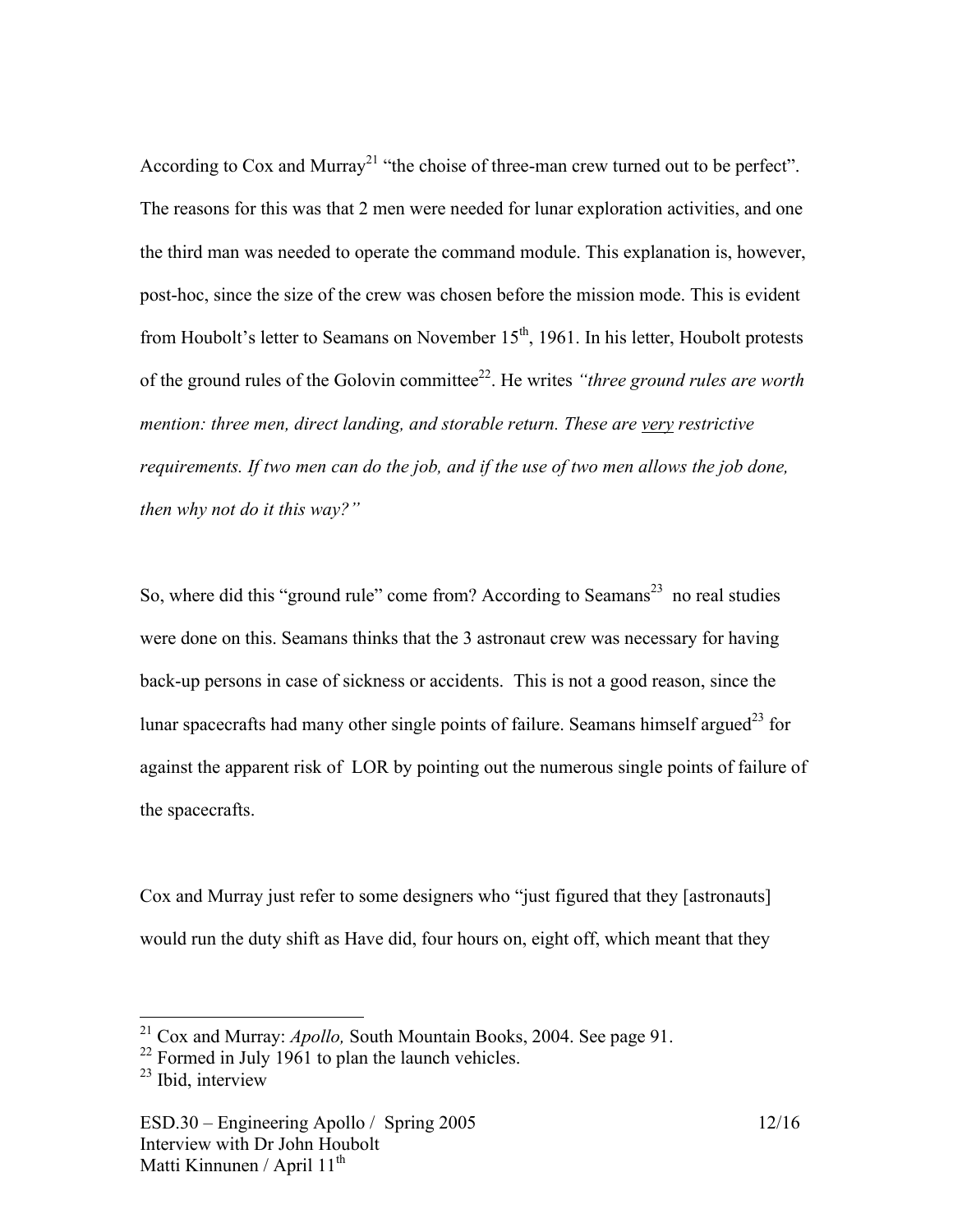would need 3 astronauts to ensure that an astronaut would be on duty all the time". Houbolt offers yet another explanation<sup>24</sup>:

"*In one of our informal, roundtable sessions, it was discussed that there had to be at least two. You needed a pilot in the orbiter, and you needed someone in the lander. With an airplane, there is usually a pilot, a co-pilot, and a navigator; so, arbitrarily, we picked a crew of three.".* 

This would suggest, that sometime after writing his second letter to Seamans, Houbolt got convinced about the necessity, or at least feasibility of a crew of three.

Based on these quotations, we really cannot know how and by whom the crew size got decided. It may have just been a common consensus, which happened to be suitable, if not even correct, as Houbolt stated in our interview:

"*[the crew size of] three was perfect".*

For the future manned missions to the Moon and the Mars, the choice of crew size cannot be made this haphazardly. For the first, the necessary tasks during such a missions may not reflect those in the Navy or in airplanes, which, by the way, now usually have just a pilot and a co-pilot. For the second, some current research suggests that

"Overall, larger crews were less dysfunctional than smaller ones. The crew which demonstrated the least deviance, conflict, and dysfunction of all was one that numbered about nine persons."<sup>25</sup>

<sup>&</sup>lt;sup>24</sup> Ibid, interview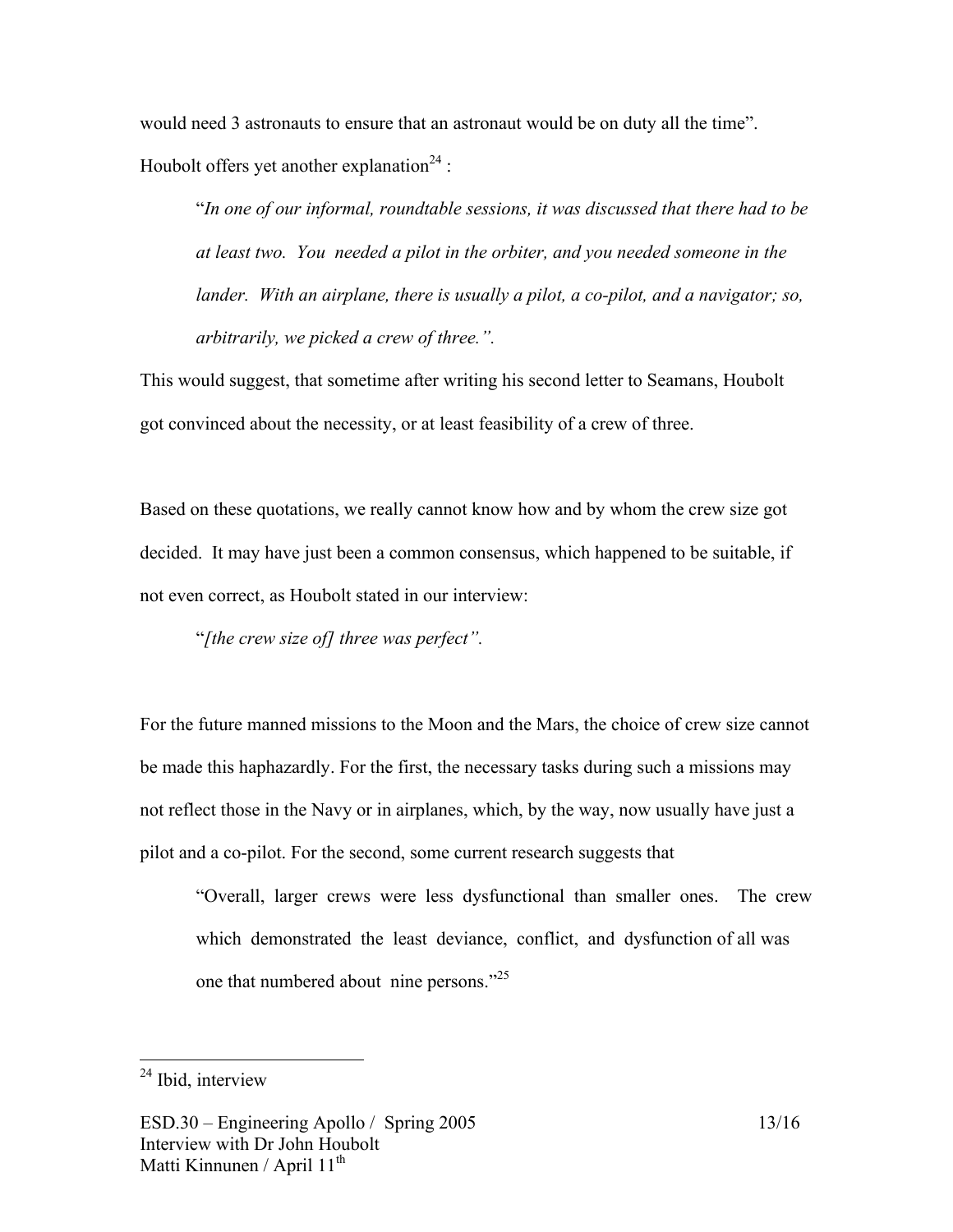Of course, if the purpose is the establish a colony in the Mars, as Joe Gavin suggested<sup>26</sup>, a larger crew is a necessity anyway.

# **Conclusions**

Let's us conclude by discussing the future of space exploration. First, let's consider, what Houbolt thinks about Joe Gavin's claim. Houbolt says

*"I'm pretty much in agreement with Joe Gavin about the future of the space program. People don't seem to realize that for man to go to Mars is a monumental task and may not even be possible because of distance and time involved. For example, consider the logistics of carrying oxygen, food, water, heat, electricity and return fuel for a year-long, round-trip to Mars along with particle protection against meteorites and such for one person let alone for a crew of two or three."*

Second, Seamans says that he believes in human space exploration, but according to him, we should first do as much as possible by using robots before sending humans. Seamans also says, that we cannot prove the necessity of sending men to Mars. Instead, justifying the necessity requires an act of faith<sup>27</sup>.

If we were to make such an act of faith, and decide to establish a colony in Mars, the two decisions we have discussed in this report suggest two lessons for us to learn.

<sup>&</sup>lt;sup>25</sup> Dudley-Rowley et al: "Crew size, composition, and time: implications for explorations design", AIAA Space Architecture Symposium 10-11 October 2002, Houston, Texas

 $26$  During his guest lecture, Apollo-class, April 2005

 $27$  Ibid, interview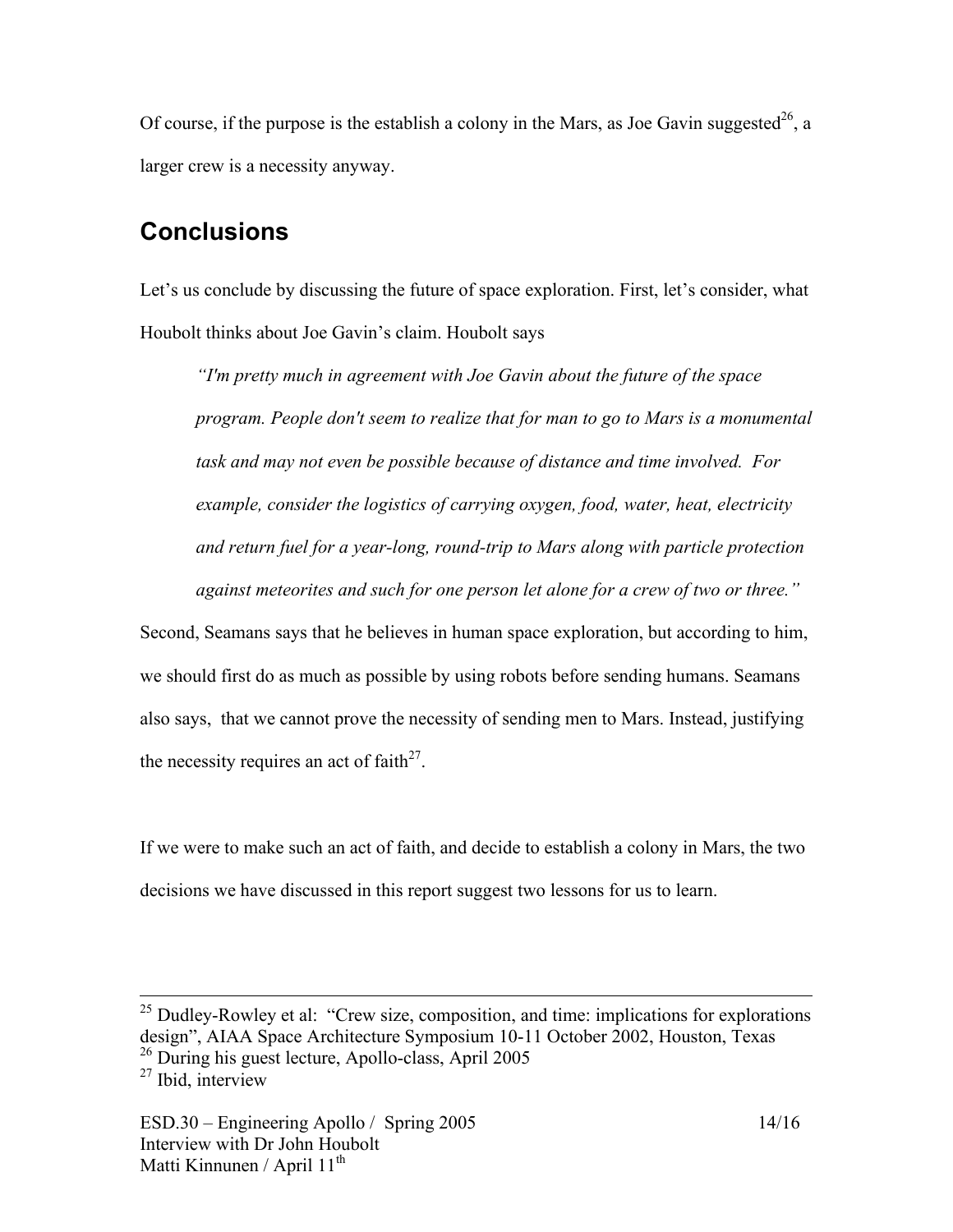First, we should be extremely vary of unstated assumptions. In Apollo, using 3 astronaut crew proved to be the correct decision, even though it was made without explicit studies. Next time, it is not likely that the crew size is among the unstated assumptions, but we can be sure that there are others. Since some of them may well be incorrect and unwarranted, we should strive for finding and evaluating them.

Second, we should consider Houbolt's opinion about making complex decisions seriously. Houbolt claims that

*"With the nature of man being what it is, there appears to be no way to bring people together in a committee fashion and have them agree unanimously when dealing with such unexplored frontiers."28*

If this is true, we should expect having the need of characters like Houbolt in all large scale pioneering projects. We need to have and to tolerate individual champions of novel ideas, and we should build our organization and management structures in such a way, that the champions' energy, determination, and courage is not in vain. Of course, individual champions may well be wrong, and for this reason we need ways to manage the totality of problems in a project. Since the projects are large, we must also agree with Seamans, who claims that no single person can manage the decisions space of large programs, and that we need tools for getting our minds around the issues.

 <sup>28</sup> Ibid, interview